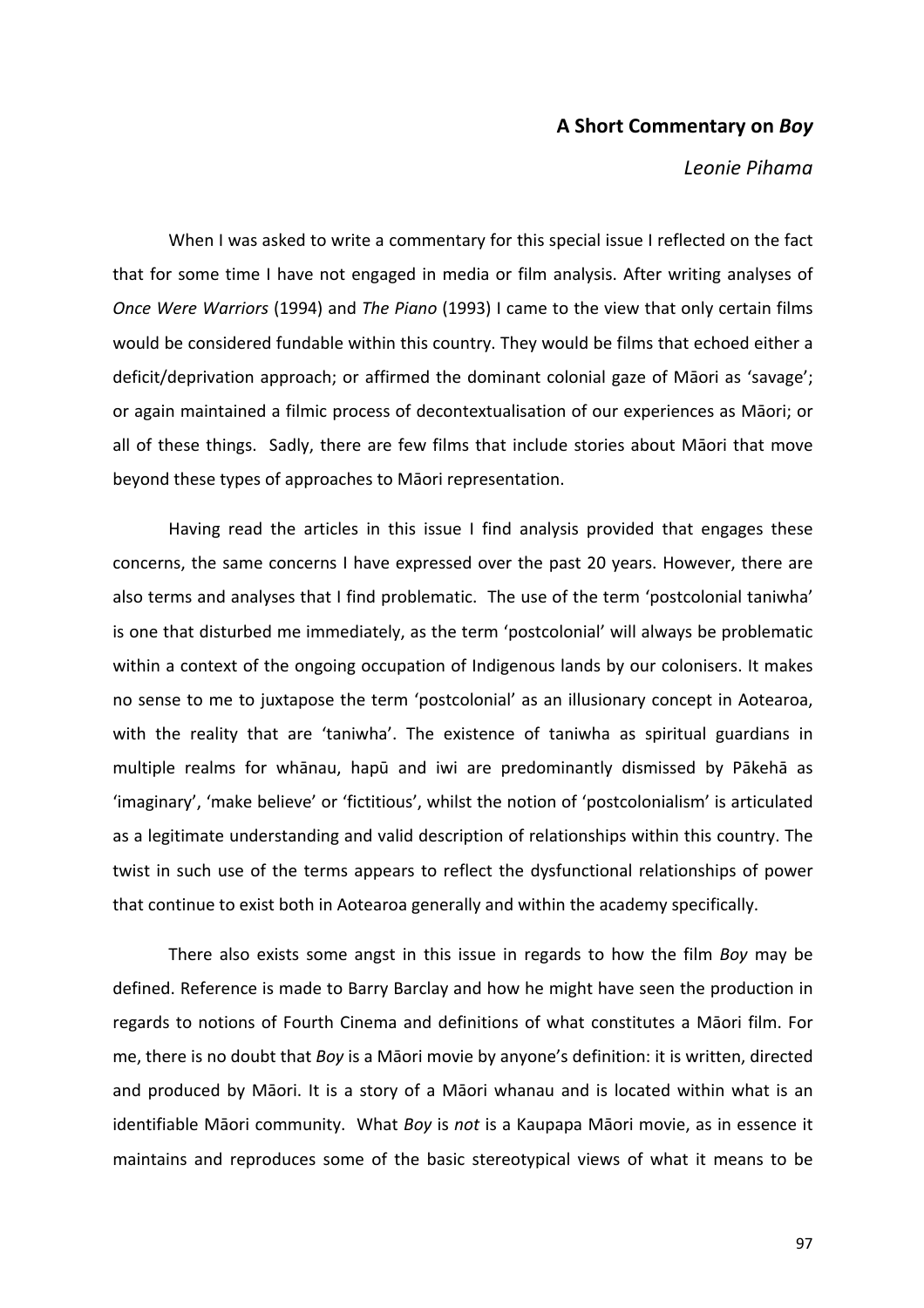Māori, and in particular, what it means to be a Māori man. As such, any Kaupapa Māori analysis of the film cannot assume that any shape or supposed reflection of Māori structure or protocol within the film is done consciously or deliberately as there is no indication of that from any of those involved in the creation and production of the film. What *Boy* does is remind us that for Māori films to be supported within this country there remains an expectation that the film must not only be palatable to a non-Māori audience, but that it will, as with past films, continue to absolve any Pākehā contribution to the ongoing marginalisation and impoverishment of our people within contemporary New Zealand society. In contributing to this issue I have chosen to provide here a reflection that I wrote days after my viewing of the film in 2010. This writing has sat on my computer untouched for two years. This is its entry into the world of light. Ngā mihi.

## **2010 REFLECTIONS**

For the past weeks I heard many positive comments and reviews of the new Taika Waititi movie *Boy*. In my usual manner I waited for the movie audiences to thin out before venturing to see this new film. My daughter accompanied me to an early afternoon viewing. This was the fifth time she had seen the film and she knew nearly every comic line by heart. I was excited by the prospect of seeing a movie that has been developed by Māori for the world. As the opening sequence flashed up on to the screen I could feel myself waiting eagerly for what was described in a TVNZ review as:

Poignant, hilarious and heartfelt - and unmissable, *Boy* is a beaut piece of New Zealand rural nostalgia, crammed full of funny moments and heartbreak as the reality of Boy's life starts to take sharp focus in this coming of age vignette from Waititi. (Bevan, 2010)

And which TV 3 Reviewer Kate Rodger noted:

It feels like a while since I smiled this wide and felt this good watching any film, kiwi or otherwise. It was a great feeling. Go see *Boy*. It's choice. (2010)

Being from Taranaki the opening sequence accompanied by the Pātea Māori Club hit *Poi E* was familiar and fun. The *E.T.* (*The Extra-Terrestrial* 1982) quote provided the quirkiness that one has come to expect from any Waititi film. My own children had told me about the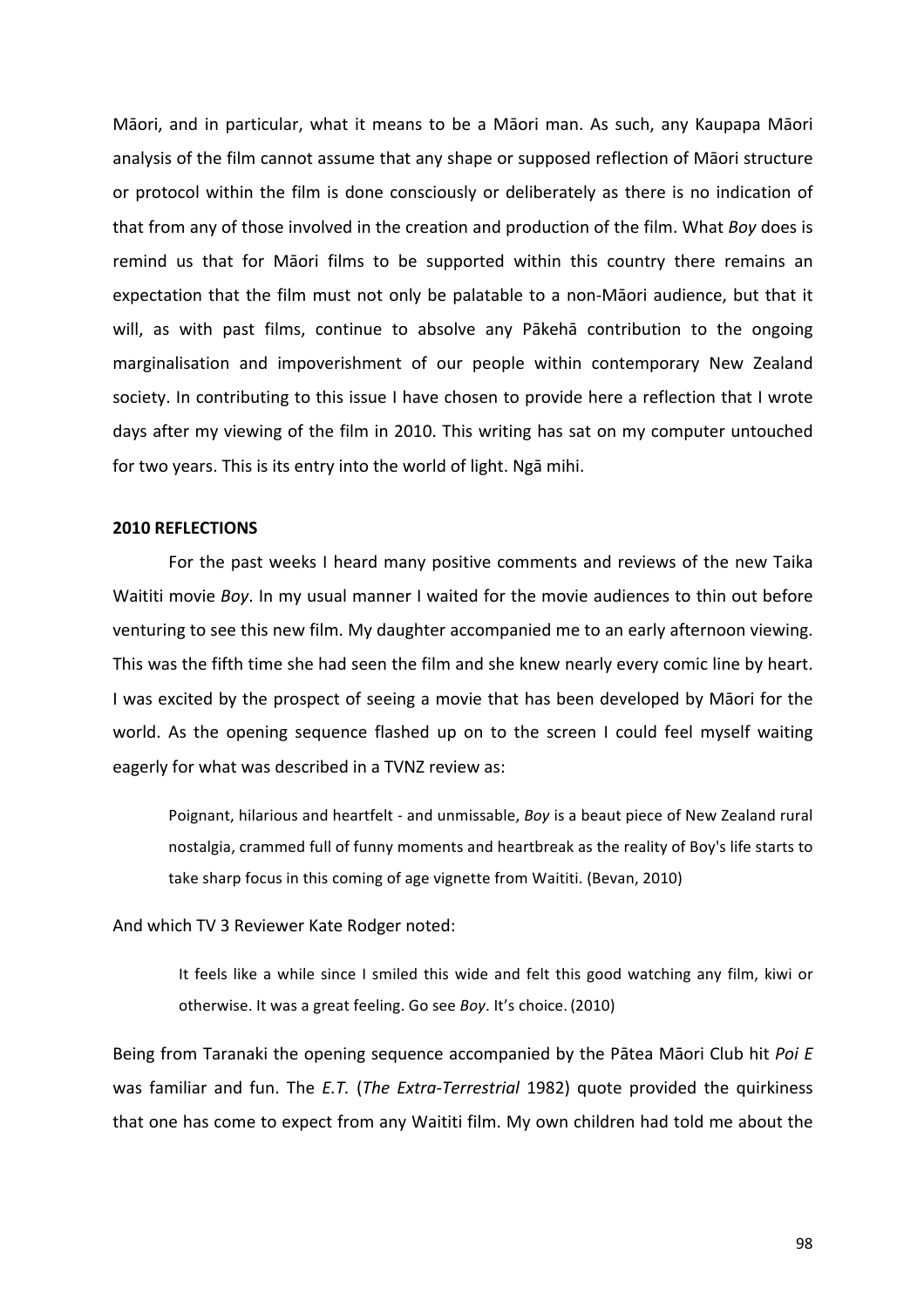opening and how funny it was to see a Kuia in the car saying goodbye to her mokopuna and to then see them all pushing the car for it to jump-start.

Pushing cars in that manner was something I remembered as a common occurrence of that time. But the fun of this scene disappeared as the Kuia drove away and left all the mokopuna to fend for themselves for a week. At that point the familiarity merged with all the negative stereotypes of our people that have been the basis for so many films in this country. And sadly that feeling never changed for the remainder of the film. Rather, I sat wondering why such a film even needed to be made. Earlier reflections of Once Were *Warriors* came flooding back. I had entered into the world of lame stereotypes yet again and felt an instant disappointment. That is not to say that there was not some great acting, particularly on the part of the Māori children and clearly Waititi is a good performer in his own right. However, by the end of the movie I felt like I had sat through a rural based *Once Were Warriors*.

Yes, there were fewer gangs, less leather, less urban angst but everything else rang true to the negativity that '*Warriors'* presented to the world 16 years ago. Clearly Waititi himself does not see the comparisons to Lee Tamahori's 1994 film. As one commentator noted:

Waititi, who in person displays a stand-up performer's sensibility, fires in "Boy" a spear of social comment that he tips with comedy. Asked at the post-screening Q&A about how he wanted to depict the Māoris [sic] in his film, he responded, "We get portrayed two ways, like the [goons] in [the 1994 New Zealand family epic] 'Once Were Warriors.' Or we get shown as the blue people in 'Avatar.' I wanted to show that we are normal, awkward people --Indigenous geeks. (Zeitchik, 2010)

Interesting comments from the director; however, it is difficult to see how Waititi's representation of Māori as "normal, awkward, Indigenous geeks" differs significantly from the *Once Were Warriors* "goons". The only significant difference is the rural, seaside setting. Apart from that we still get the major stereotypes:

- Māori children left to fend for themselves;
- Māori children who are neglected, live in poverty and have to struggle against parties and alcohol for dinner;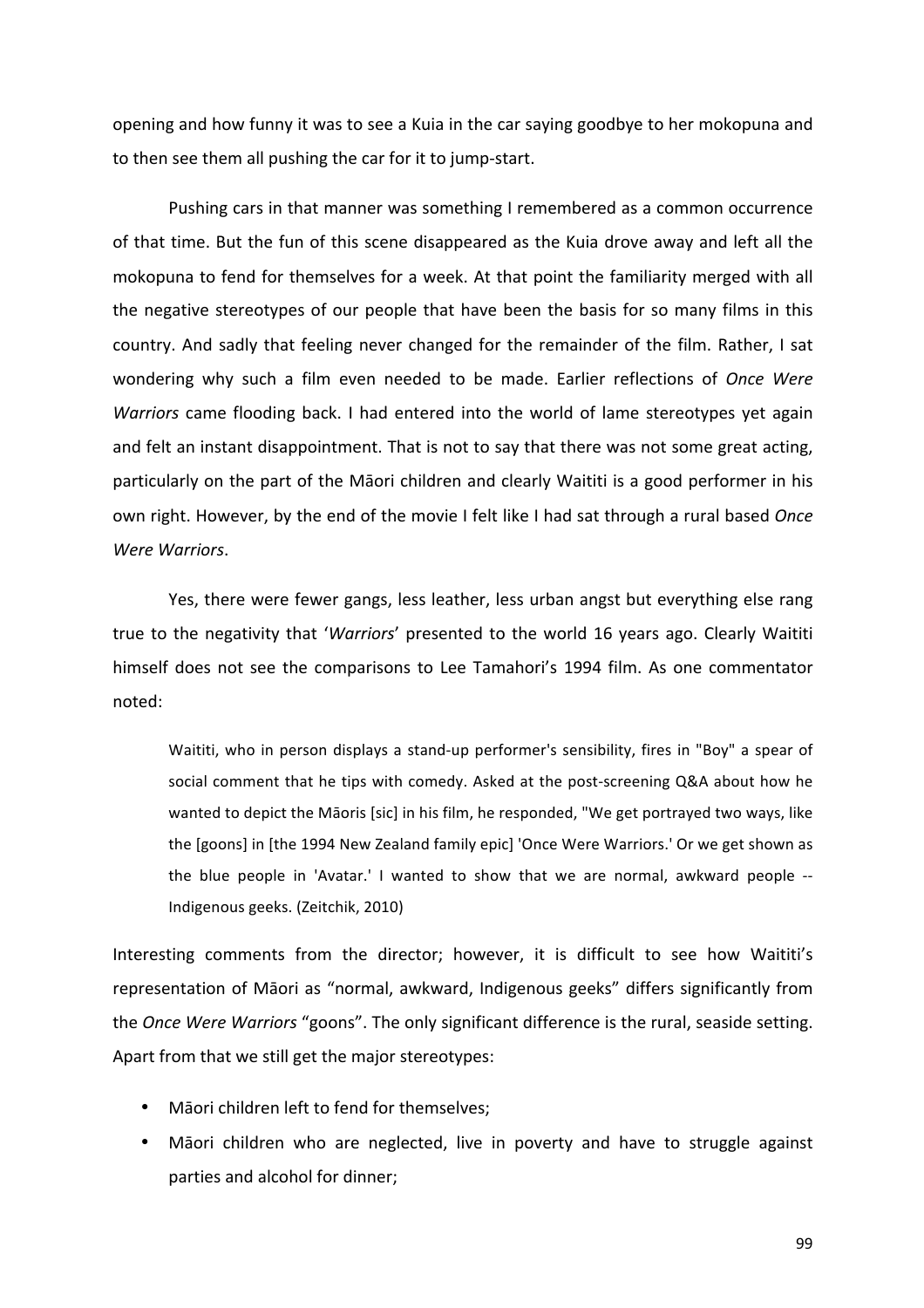- Māori men who are clearly shown as useless, who lie, bludge, steal, party and smoke dope;
- Māori fathers who desert their whānau and return only to get what they can take;
- Māori women who are mean spirited and bossy; and
- Māori boys who supposedly adore their father but at the first opportunity steal from them.

So, how exactly does this differ from *Once Were Warriors*? Another reviewer, Andrew Hedley, suggests that, "Boy moves from comedic into more serious territory but, for once, we are not seeing onscreen Māori as hampered by domestic violence or mired in spiritual guff" (2010). Such review comments indicate a clear lack of knowledge in regards to the multi-levelled way in which domestic violence is perpetuated. The reviewer assumes that domestic violence is solely about physical violence. This could not be farther from the reality of domestic violence, which includes everyday emotional and psychological abuse faced. primarily, by women and children. The second comment that Māori are not being represented as "mired in spiritual guff" is equally uninformed. What exactly are the scenes around the urupā, if not spiritual or at least an attempt at placing some reflection and spiritual essence into the space of that whanau? This review also brings to the fore the assumption that films about Māori should only be about what is palatable to non-Māori, and that the spiritual essence of our being is 'too much'. Yet, the power of such an essence is clearly shown in Māori films such as Barry Barclay's *Ngāti* (1987) and Merata Mita's *Mauri* (1988). 

The question needs to be posed then, as to how exactly *Boy* has become the movie that is promoted as "a beaut piece of New Zealand rural nostalgia" when the film continues to perpetuate earlier representation of Māori as 'deprived natives' who are alcohol and drug-driven, as well as neglectful, criminal and generally deficient in every way? If that is what makes the "best comedy film" in this country then the future of Māori film is going to be a very depressing one.

Leonie Pihama (Te Ātiawa, Ngā Māhanga ā Tairi, Ngāti Māhanga) is a mother of six children and has one mokoupuna. She has been actively involved in Te Kōhanga Reo, Puna Reo and Kura Kaupapa Māori. Leonie holds a B.A. in Māori and Education, a Master of Arts (Hons) in *Education and a PhD in Education. Leonie was a member of the Māori Education Team at*